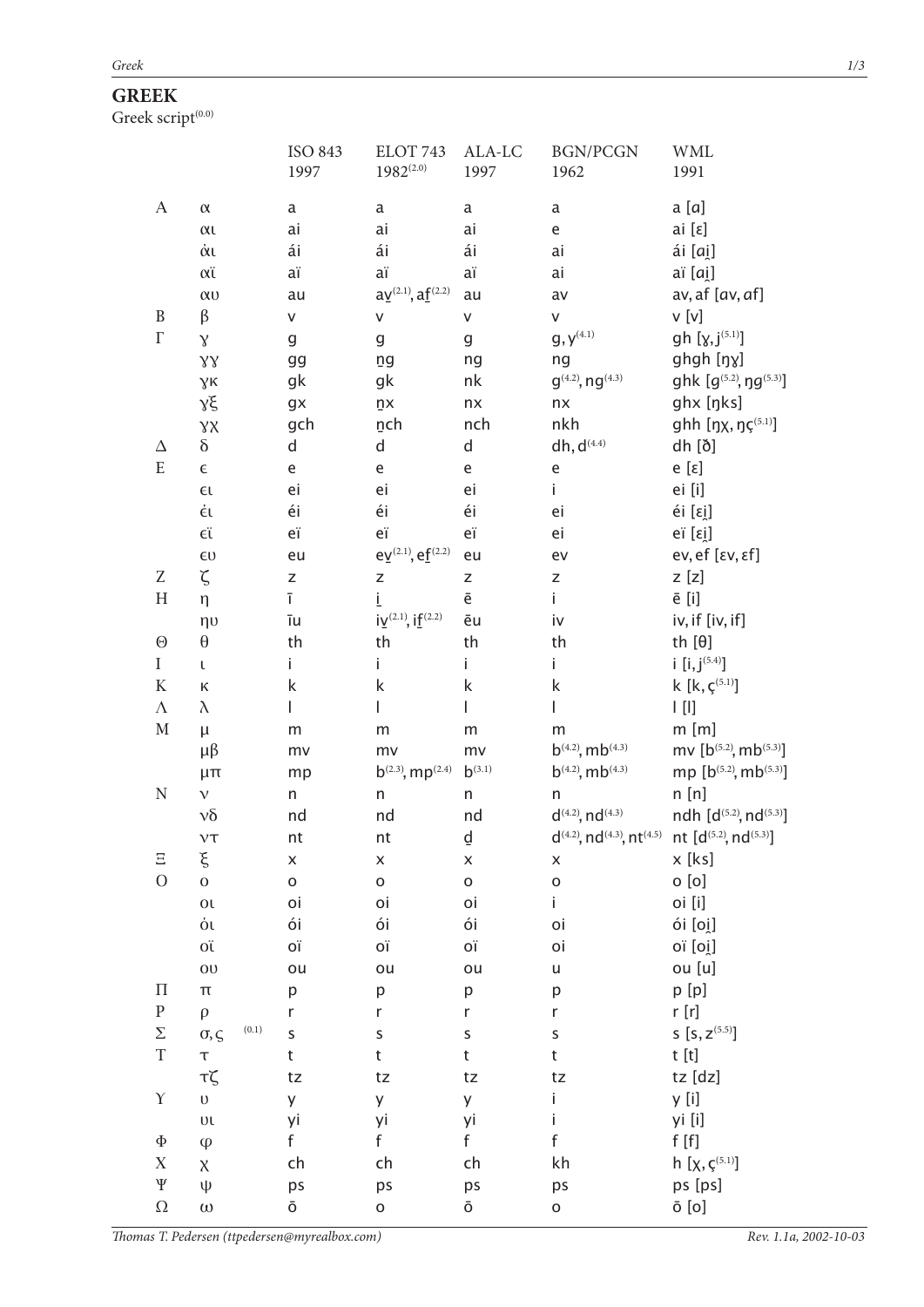|             |                       | ISO 843<br>1997 | ELOT 743<br>1982 | ALA-LC<br>1997              | <b>BGN/PCGN</b><br>1962 | <b>WML</b><br>1991                         |
|-------------|-----------------------|-----------------|------------------|-----------------------------|-------------------------|--------------------------------------------|
| Ά           | $\dot{\alpha}$        | á               | á                | á                           | a                       | á                                          |
| $\mathbf F$ | $\dot{\epsilon}$      | é               | é                | é                           | e                       | é                                          |
| $\mathbf H$ | ή                     |                 | Ţ                | $\acute{\text e}$           |                         | $\acute{\text e}$                          |
| T           | U                     |                 |                  |                             |                         |                                            |
| O'          | $\dot{0}$             | ó               | ó                | ó                           | $\Omega$                | ó                                          |
| $\Upsilon$  | $\dot{U}$             | ý               | ý                | ý                           |                         | ý                                          |
| $\Omega$    | $\dot{\omega}$        | $\ddot{\delta}$ | $\Omega$         | $\ddot{\tilde{\mathsf{o}}}$ | റ                       | $\acute{\mathrm{o}}$                       |
| Ï           | Ϊ                     | ï               | ï                | ï                           |                         | ï                                          |
| Ÿ           | Ü                     | ÿ               | ÿ                | ÿ                           |                         | ÿ                                          |
|             | ΰ                     | í               |                  |                             |                         |                                            |
|             | ΰ                     | ý               |                  |                             |                         |                                            |
|             | Old diacritical marks |                 |                  |                             |                         |                                            |
|             | $^{\circ}$            |                 |                  |                             |                         | 'O<br>dhaseia                              |
|             | $^{\prime}$ O         |                 |                  |                             |                         | psilé<br>—                                 |
|             | $\acute{\mathrm{o}}$  |                 |                  |                             |                         | Ó<br>$oxe\tilde{\imath}a$                  |
|             | $\Diamond$            |                 |                  |                             |                         | ò<br>vareĩa                                |
|             | $\tilde{\circ}$       |                 |                  |                             |                         | $\tilde{\circlearrowright}$<br>perispōménē |
|             | Q                     | Ç               |                  |                             |                         | (5.6)                                      |
|             |                       |                 |                  |                             |                         |                                            |

## **Punctuation marks**

 $\mathbf{r} = \mathbf{r} \times \mathbf{r}$  ;  $\mathbf{r} = \mathbf{r} \times \mathbf{r}$  ;  $\mathbf{r} = \mathbf{r} \times \mathbf{r}$  $\mathbf{z}$  ;  $\mathbf{z}$  ;  $\mathbf{z}$  ;  $\mathbf{z}$  ;  $\mathbf{z}$ 

## **Notes**

- 0.0. Modern Greek, according to decree of 1982.
- 0.1 ς is used only in final position.
- 2.0. The combinations αυ, ευ, ηυ, ου are converted according to the conversion rules of each character when the vowel before υ has an accent or when υ has the diaeresis sign (ϋ).

 When the character combinations αυ, ευ, ηυ are stressed (αύ, εύ, ηύ), the accent is set on the vowel in the transliterations (áv, áf, év, éf, ív, íf).

- 2.1. Before the consonants  $\beta$ ,  $\gamma$ ,  $\delta$ ,  $\zeta$ ,  $\lambda$ ,  $\mu$ ,  $\nu$ ,  $\rho$  and all vowels.
- 2.2. Before the consonants  $θ$ , κ, ξ, π, τ, φ, χ, ψ and at the end of a word.
- 2.3. At the beginning of a word and at the end of a word.
- 2.4. In the middle of a word.
- 3.1. In initial position only.
- 4.1. Before αι, ε, ει, η, ι, οι, υ and υι.
- 4.2. Initially.
- 4.3. Medially.
- 4.4. Between ν and ρ.